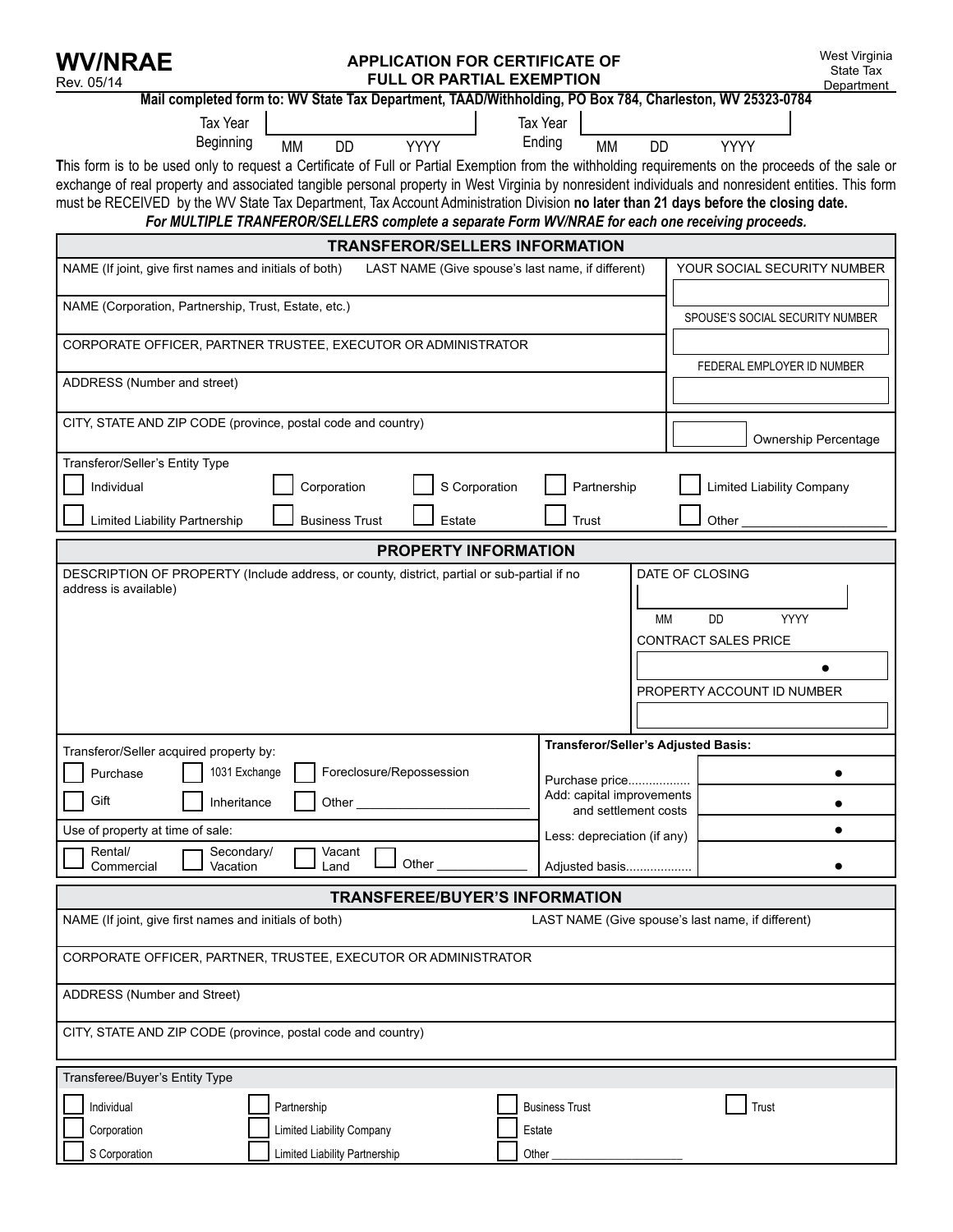# **WV/NRAE Application for Certificate of Full or Partial Exemption Page 2**

| TRANSFFROR/   |
|---------------|
| SELLER'S NAME |

YOUR SOCIAL SECURITY number/fein

| REASON FOR FULL OR PARTIAL EXEMPTION FROM WITHHOLDING (attach documentation and calculation)                                                       |    |                                        |  |  |  |  |  |
|----------------------------------------------------------------------------------------------------------------------------------------------------|----|----------------------------------------|--|--|--|--|--|
| Reason for exemption (check box if applicable and provide amount of total payment subject to tax).                                                 |    | Amount of total payment subject to tax |  |  |  |  |  |
| 1. Transfer is to a corporation controlled by a transferor                                                                                         | 1  |                                        |  |  |  |  |  |
|                                                                                                                                                    | 2  |                                        |  |  |  |  |  |
| 3. Transfer is pursuant to an installment sale and the transferor/seller<br>will receive less than the full purchase price during the taxable year | 3  |                                        |  |  |  |  |  |
| 4. Transfer is by a tax-exempt entity and transfer involves limited or no                                                                          | 4  |                                        |  |  |  |  |  |
| 5. Transfer is by transferor to a partnership, such that no gain or loss is                                                                        | 5  |                                        |  |  |  |  |  |
|                                                                                                                                                    | 6  |                                        |  |  |  |  |  |
| 7. Transfer is treated as a transfer by a real estate investment trust                                                                             | 7  |                                        |  |  |  |  |  |
|                                                                                                                                                    | 8  |                                        |  |  |  |  |  |
| 9. Transfer is pursuant to a condemnation and conversion into similar property                                                                     | 9  |                                        |  |  |  |  |  |
| 10. Transfer is between spouses or incident to divorce                                                                                             | 10 |                                        |  |  |  |  |  |
| 11. Transfer is treated as a transfer by an S corporation                                                                                          | 11 |                                        |  |  |  |  |  |
| 12. Transfer is by transferor to a disregarded entity that is solely owned                                                                         | 12 |                                        |  |  |  |  |  |
| 13. Transfer is otherwise fully or partially exempt from the recognition<br>of gain in accordance with the attached explanation                    | 13 |                                        |  |  |  |  |  |

### **Provide brief explanation of your reason for requesting exemption**

# **CALCULATION OF TAX TO BE WITHHELD**

| <b>VALVULATIVIN VE TAA TU DE WELTILLED</b>                                                                             |   |  |  |  |
|------------------------------------------------------------------------------------------------------------------------|---|--|--|--|
|                                                                                                                        |   |  |  |  |
| 2. Enter tax rate, whichever applies: $\Box$ A) 2.5% of total payments or<br>$\Box$ B) 6.5% of estimated capital gains | 2 |  |  |  |
| 3. Amount of tax to withheld at closing. Line 1 multiplied by line 2. (This                                            |   |  |  |  |

Under penalties of perjury, I declare that I have examined this application and to the best of my knowledge and belief it is true and complete. If prepared by a person other than the transferor/seller, the declaration is based on all information of which the preparer has any knowledge.

Signature and title (if applicable) Date Signature of Spouse (if applicable) Date Telephone number

Signature of preparer other than taxpayer Date Address and telephone number of preparer Preparer's SSN or PTIN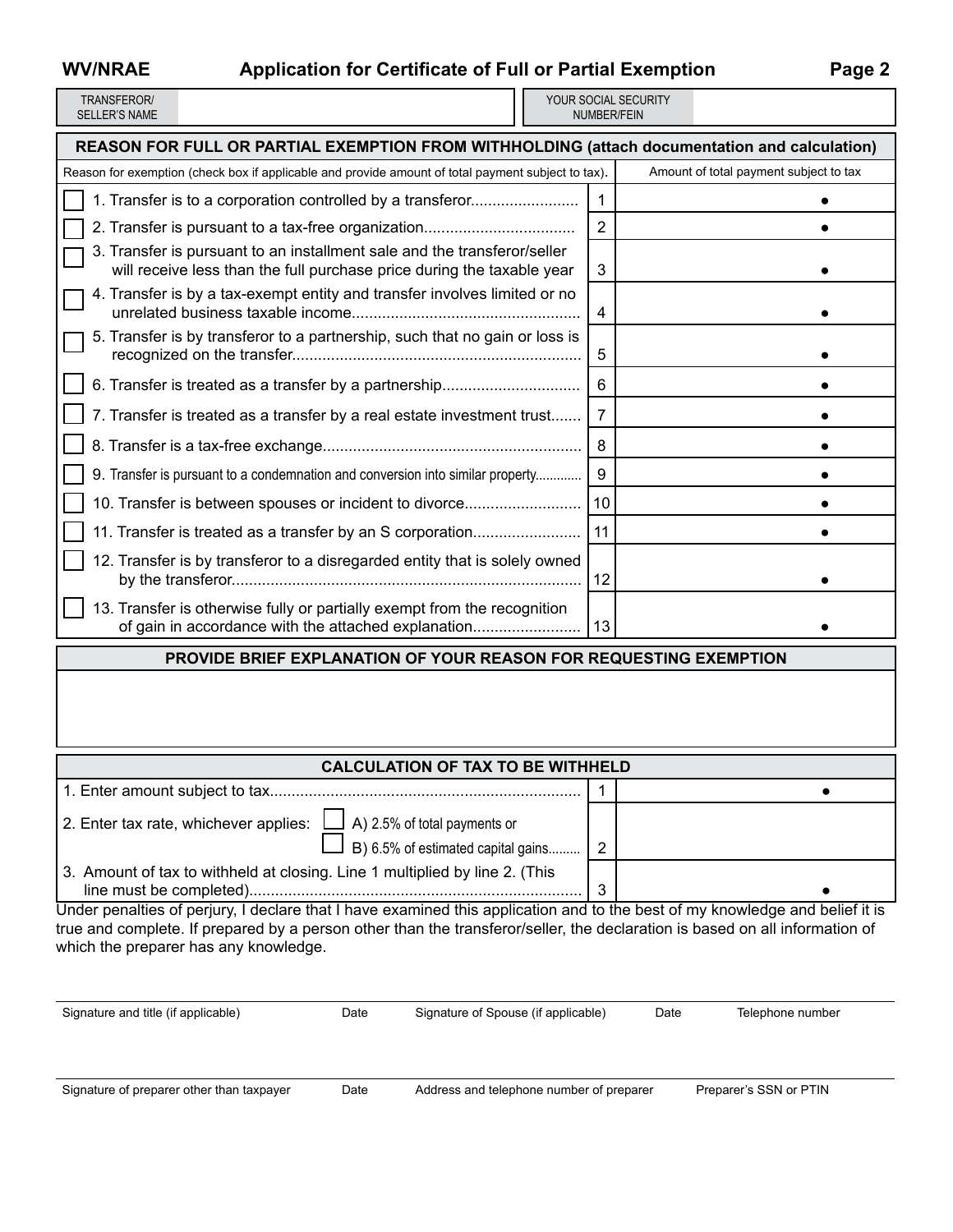# **WV/NRAE**

# **INSTRUCTIONS FOR APPLICATION FOR CERTIFICATE FOR FULL OR PARTIAL EXEMPTION**

# **GENERAL INSTRUCTIONS**

#### *Purpose of Form*

Use this form to apply for a Certificate of Full or Partial Exemption from the withholding requirements on the proceeds of the sale of real and associated tangible personal property in WV by nonresident individuals and nonresident entities. A nonresident entity is defined to mean an entity that:

(1) is not formed under the laws of WV; and

(2) is not qualified by or registered with the WV State Tax Department to do business in WV.

#### *Who may file an application*

An individual, fiduciary, corporation, S corporation, limited liability company, or partnership transferor/seller may file Form WV/NRAE. A separate Form WV/NRAE is required for each transferor/seller unless the transferor/seller are a husband and wife filing a joint WV Income Tax return.

**IMPORTANT: The completed Form WV/NRAE must be received by the WV State Tax Department no later than 21 days before the closing date of the sale or transfer to ensure timely receipt of the Certificate of Full or Partial Exemption.**

# **Specific instructions**

Enter tax year of the transferor/seller if other than a calendar year.

#### *Transferor/Seller's information*

Enter name, address and indentification number (social secuity or federal employer identification number) of the transferor/seller applying for the exemption. If the transferor/seller was issued an individual taxpayer identification number (ITIN) by the IRS, enter the ITIN.

Check the box indicating the transferor/seller's entity type.

Enter transferor/seller's ownership percentage of the property.

#### *Property information*

Enter description of the property, including street address(es) as listed with the WV State Tax Department. If the property does not have a street address, provide the full property account ID number used by the County Assessor to identify the property (legal description and I. D. number)

Enter date of closing for the sale or transfer of the property.

Enter contract sales price of the property being sold or transferred.

Enter property account ID number. If the property is made up of more than one parcel and has more than one property tax account number, include all applicable property account ID numbers.

Check box describing the transferor/seller's acquisition of the property.

Check box describing the transferor/seller's use of the property at the time of the current sale, and enter the length of time the property has been used for this purpose.

Complete the transferor/seller's Adjusted Basis section by entering the purchase price when the transferor/seller acquired the property, adding the cost of capital improvements (including acquisitions costs such as commissions and state transfer taxes), and subtracting depreciation, if applicable.

#### *Transferee/Buyer's information* Enter name and address.

Check box indicating the transferee/buyer's entity type.

Attach schedule if there are multiple transferees/buyers.

### *Reason for Full or Partial Exemption from Withholding*

Check applicable box(es) in the "Reason for Exemption" column that reflect the reason(s) for request of a full or partial exemption from the income tax withholding requirement.

Indicate the amount that you are claiming as subject to tax and upon which the income tax withholding should be calculated in the "Amount of Total Payment Subject to Tax" column.

# *Specific line instructions for Reason for Full or Partial Exemption*

**Line 1** Transfer is to a corporation controlled by the transferor.

Required documentation: Copy of the agreement of sale; Certificate of Good standing of transferee issued by the state in which transferee is incorporated; notarized affidavit executed on behalf of transferee by its President and Treasurer stating that immediately after the exchange the transferor(s) will own stock in the transferee possessing at least eighty percent (80%) of the total combined voting power of all classes of transferee's stock entitled to vote and at least eighty percent (80%) of the total number of shares of all other classes of stock of the transfer; and an appraisal establishing the fair market value, at the time of exchange, of any property other than stock in the transferee which is part of the consideration for the exchange. Fair market value of any such other property and/ or any money which is part of the consideration for the exchange must be stated on the application as the taxable amount.

**Line 2** Transfer is pursuant to a tax-free reorganization.

Required documentation: Copy of agreement governing transfer between transferor and transferee; Certificates of Good Standing of transferor and transferee issued by the state(s) in which transferor and transferee are incorporated; copy of the plan of reorganization showing that transferor and transferee are parties to the reorganization, and an appraisal establishing fair market value, at the time of the exchange, of any property other than stock or securites in the transferee which is part of the consideration for the exchange and will not be distributed by the transferor in pursuance of the plan of reorganization. The fair market value of any such other property and/or any money which is part of the consideration for the exchange and will not be distributed by the transferor in pursuance of the plan of reorganization must be stated on the application as the taxable amount.

**Line 3** Transfer is pursuant to an installment sale.

Required documentation: Copy of contract of sale or copy of HUD-1 settlement sheet; copy of promissory note to transferor which will be executed by transferee at settlement. That portion of the total payment that the transferor receives at or within sixty